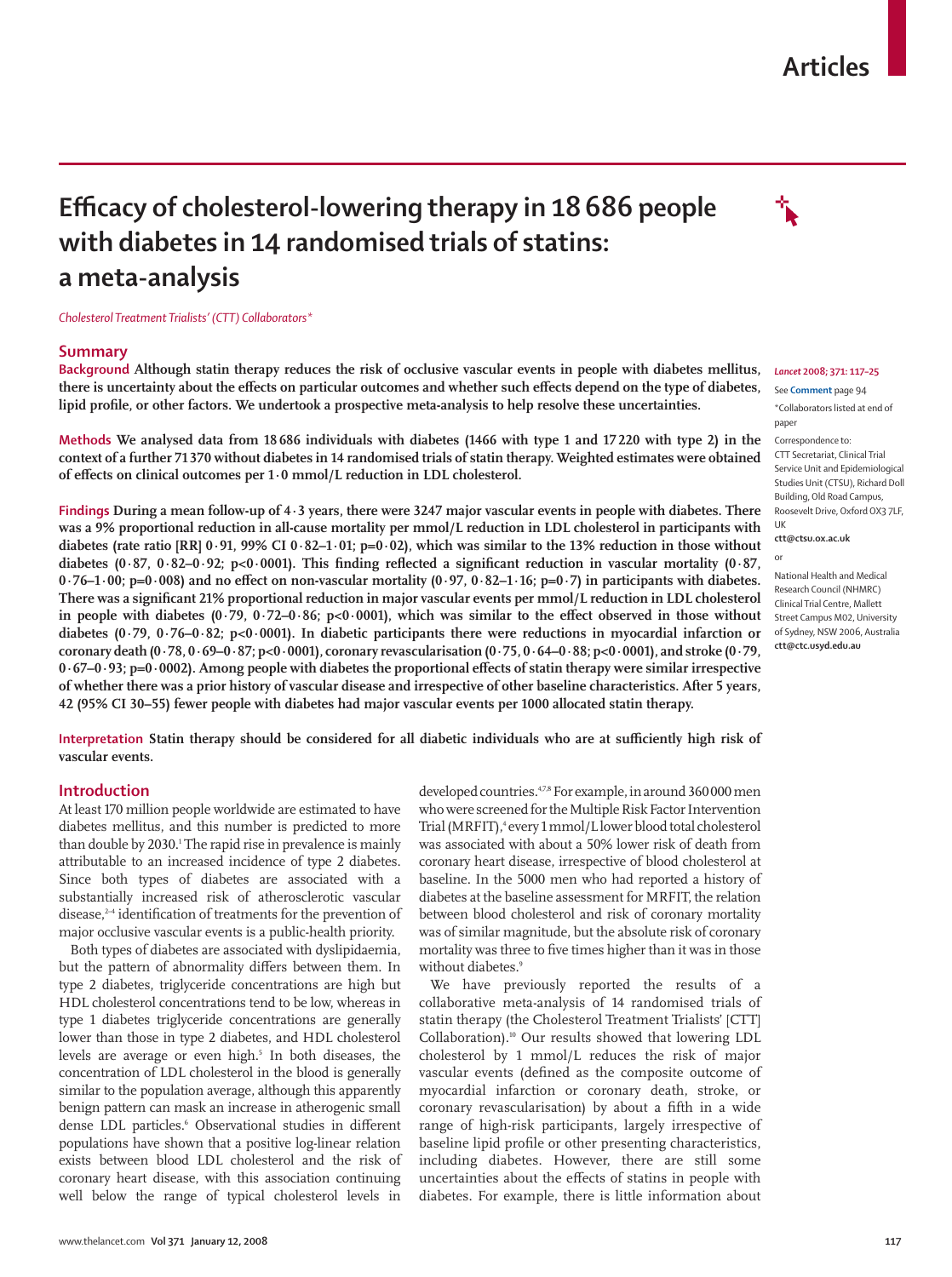|                              | Diabetes mellitus |               |               | No diabetes   |
|------------------------------|-------------------|---------------|---------------|---------------|
|                              | Type 1            | Type $2^*$    | Any type      |               |
| $45^{15}$                    | 24(0.5%)          | $178(4.0\%)$  | 202 (4.5%)    | 4242 (95.5%)  |
| WOSCOPS <sup>16</sup>        | $8(0.1\%)$        | 68 (1.0%)     | 76 (1.2%)     | 6519 (98.8%)  |
| CARE <sup>17</sup>           | 193 (4.6%)        | 393 (9.4%)    | 586 (14.1%)   | 3573 (85.9%)  |
| Post-CABG <sup>18</sup>      | $27(2.0\%)$       | 89 (6.6%)     | 116 (8.6%)    | 1235 (91.4%)  |
| AFCAPS/TexCAPS <sup>19</sup> | $\mathbf{0}$      | 155(2.3%)     | 155 (2.3%)    | 6450 (97.7%)  |
| LIPID <sup>20</sup>          | 106(1.2%)         | 676 (7.5%)    | 782 (8.7%)    | 8232 (91.3%)  |
| $GISSI-P21$                  | 120(2.8%)         | 462 (10.8%)   | 582 (13.6%)   | 3689 (86.4%)  |
| LIPS <sup>22</sup>           | 39 (2.3%)         | 163 (9.7%)    | 202 (12.0%)   | 1475 (88.0%)  |
| HPS <sup>23</sup>            | 615 (3.0%)        | 5348 (26.0%)  | 5963 (29.0%)  | 14573 (71.0%) |
| PROSPER <sup>24</sup>        | 51 (0.9%)         | 572 (9.9%)    | 623 (10.7%)   | 5181 (89.3%)  |
| ALLHAT - LLT <sup>25</sup>   | $\mathbf{0}$      | 3638 (35.1%)  | 3638 (35.1%)  | 6717 (64.9%)  |
| $ASCOT-LLA26$                | $\mathbf 0$       | 2527 (24.5%)  | 2527 (24.5%)  | 7778 (75.5%)  |
| ALERT <sup>27</sup>          | 280 (13.3%)       | 116 (5.5%)    | 396 (18.8%)   | 1706 (81.2%)  |
| CARDS <sup>28</sup>          | $3(0.1\%)$        | 2835 (99.9%)  | 2838 (100%)   | $\mathbf 0$   |
| Total                        | 1466 (1.6%)       | 17220 (19-1%) | 18686 (20.7%) | 71370 (79.3%) |

Data are number (%). \*Includes 13 participants with diabetes of unknown type.

*Table 1:* **Number of participants with diabetes by trial**

| <b>Diabetes mellitus</b>              |                      |                           |                         | No diabetes<br>$(n=71370)$ |  |
|---------------------------------------|----------------------|---------------------------|-------------------------|----------------------------|--|
|                                       | Type 1<br>$(n=1466)$ | Type 2<br>$(n=17220)^{*}$ | Any type<br>$(n=18686)$ |                            |  |
| Age (years)                           | 55.1(10.7)           | 63.8(8.4)                 | 63.1(8.9)               | 61.8(9.5)                  |  |
| Men                                   | 985 (67%)            | 11536 (67%)               | 12 521 (67%)            | 55960 (78%)                |  |
| Smokers                               | 314 (21%)            | 2750 (16%)                | 3064 (16%)              | 16106 (23%)                |  |
| Vascular disease                      |                      |                           |                         |                            |  |
| Previous myocardial infarction/CHD    | 700 (48%)            | 4429 (26%)                | 5129 (27%)              | 37004 (52%)                |  |
| Stroke                                | 69 (5%)              | 866 (5%)                  | 935 (5%)                | 4236 (6%)                  |  |
| Peripheral arterial diseaset          | 254 (17%)            | 1903 (11%)                | 2157 (12%)              | 7204 (10%)                 |  |
| Any                                   | 827 (56%)            | 6129 (36%)                | 6956 (37%)              | 42 647 (60%)               |  |
| None                                  | 639 (44%)            | 11091 (64%)               | 11730 (63%)             | 28723 (40%)                |  |
| Treated hypertension                  | 698 (48%)            | 11887 (69%)               | 12 585 (67%)            | 37104 (52%)                |  |
| Systolic BP (mm Hq)                   | 140.9(21.9)          | 148.6(20.9)               | 148.0(21.1)             | 141.6(22.0)                |  |
| Diastolic BP (mm Hq)                  | 78.9 (11.0)          | 83.7(11.3)                | 83.3(11.4)              | 83.0(11.8)                 |  |
| Body-mass index (kg/m <sup>2</sup> )‡ | 26.2(4.3)            | 29.6(13.6)                | 29.3(13.2)              | 27.1(4.2)                  |  |
| Total cholesterol (mmol/L)            | 5.7(1.0)             | 5.6(0.9)                  | 5.6(0.9)                | 5.9(0.9)                   |  |
| LDL cholesterol (mmol/L)              | 3.4(0.9)             | 3.4(0.8)                  | 3.4(0.8)                | 3.9(0.8)                   |  |
| HDL cholesterol (mmol/L)              | 1.3(0.4)             | 1.2(0.4)                  | 1.2(0.4)                | 1.1(0.3)                   |  |
| Triglycerides (mmol/L)                | 1.6(1.0)             | 2.1(1.3)                  | 2.0(1.2)                | 1.8(0.9)                   |  |
| Creatinine (µmol/L)§                  | 101.1(35.0)          | 93.6(22.1)                | 94.2(23.5)              | 98.3(23.5)                 |  |

Data are mean (SD) or number (%). CHD=coronary heart disease. BP=blood pressure. \*Includes 13 participants with diabetes of unknown type. †Data for peripheral arterial disease missing entirely for Post-CABG<sup>18</sup> and ALLHAT<sup>25</sup> trials. ‡Data for body-mass index missing entirely for Post-CABG trial.18 §Data for creatinine missing entirely for AFCAPS/TexCAPS trial.<sup>19</sup>

*Table 2:* **Baseline characteristics of participants presenting with or without diabetes**

the separate effects on major coronary events (ie, myocardial infarction or death from coronary heart disease), on stroke, and on the need for coronary revascularisation. Moreover, whether the benefits of statin therapy are worthwhile in people with diabetes who do not have any history of occlusive vascular disease is unknown. To resolve these uncertainties, we undertook prespecified analyses in the 18 686 participants with diabetes in the 14 statin trials contributing to the CTT meta-analysis.

## **Methods**

### **Study design**

Randomised trials were eligible for inclusion if: (i) the main effect of at least one of the trial interventions was to modify lipid levels; (ii) the trial was unconfounded with respect to this intervention (ie, no other differences in modification of risk factors between the relevant treatment groups were intended); and (iii) the trial aimed to recruit 1000 or more participants with treatment duration lasting at least 2 years. The principal planned analyses, as prespecified in the published protocol, $"$  have been reported previously. The primary meta-analyses were of the effects on clinical outcomes with each trial weighted by the absolute LDL cholesterol difference in that trial at the end of the first year of follow-up, and were reported as the effects per 1.0 mmol/L reduction in LDL cholesterol. Since many fewer outcomes were available for analysis in individuals with diabetes, we examined possible variation in the proportional effects of allocation to a statin in different circumstances only for major vascular events. Trial participants were considered to have diabetes if they had a recorded history of diabetes at randomisation, and subdivision of diabetes type was done according to the definitions used in the individual trials. We did not collect information about new diagnoses of diabetes occurring after randomisation.

#### **Statistical analysis**

For every trial, the log rank observed minus expected statistic (o–e) and its variance (v) were calculated from the results during each year of follow-up.<sup>12</sup> For the main LDL-weighted meta-analyses, *w* is the mean absolute difference in LDL cholesterol (mmol/L) after 1 year between participants allocated active treatment and those allocated control in a particular trial. The log rank (o-e) for that trial is then multiplied by the weight *w*, and its variance by *w²*, and these weighted values for every trial are then summed to produce a weighted grand total  $(G_w)$ and its variance  $(V_w)$ . The value exp  $(G_w/V_w)$  is then the one-step weighted estimate of the event rate ratio (RR) per 1·0 mmol/L reduction in LDL cholesterol (with  $\chi^2_{n-1}$ ) for heterogeneity between the effects per  $mmol/L$  in *n* different trials equal to  $S - G<sub>w</sub>^2/V<sub>w</sub>$ , where S is the sum of the [o–e]²/v for every trial). To help make allowance for repeated subdivision of the data (into people with or without diabetes at baseline, and then again into other subcategories of those with diabetes), only summary rate ratios are presented with 95% CIs; all other rate ratios are presented with 99% CIs.

For subgroup analyses, we used the categories which had been prespecified in the original meta-analysis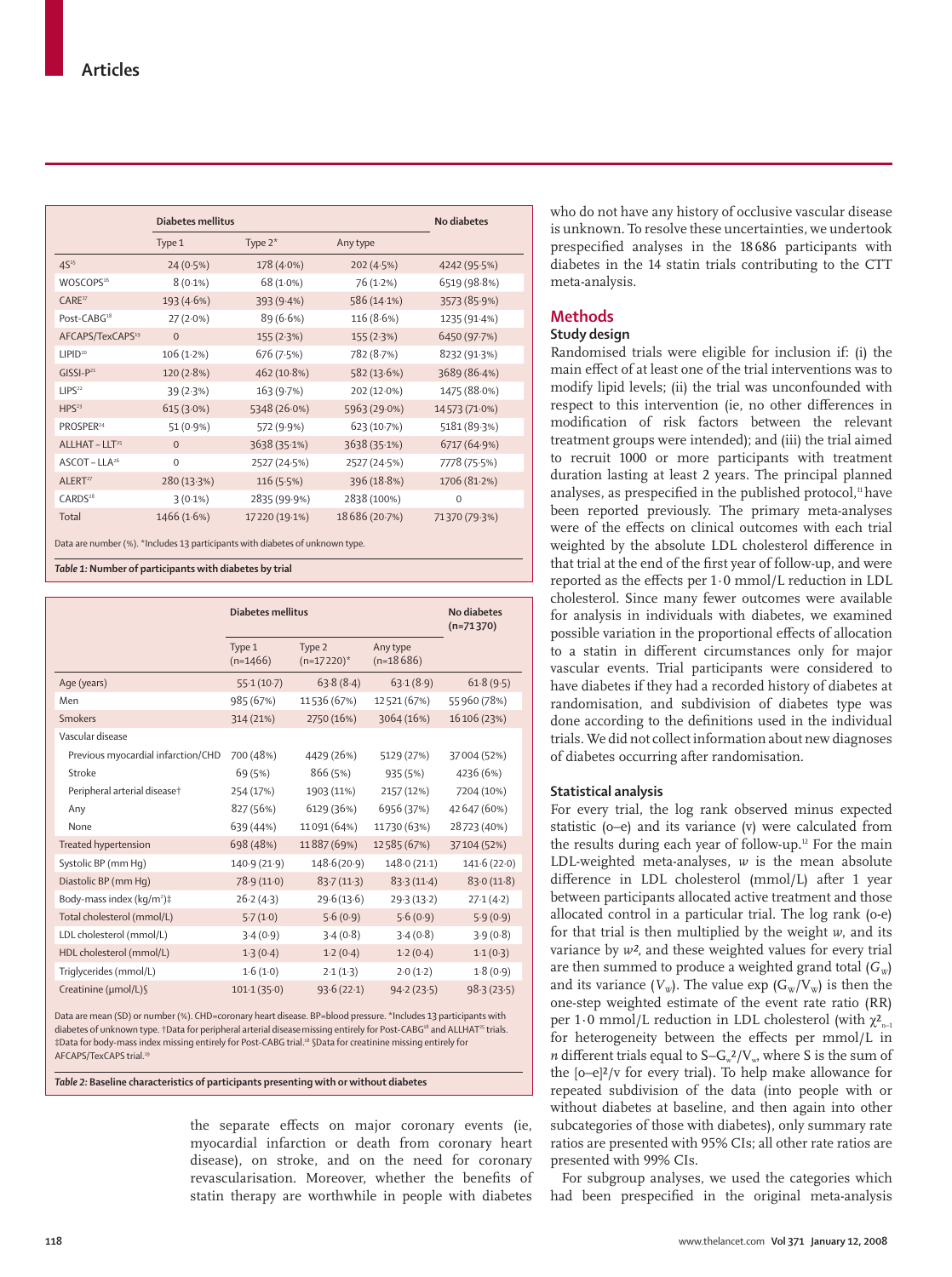protocol,<sup>11</sup> together with three new subgroups. These new subgroups categorised participants according to (i) LDL/HDL ratio; (ii) estimated glomerular filtration rate, as calculated from the simplified Modification of Diet in Renal Disease (MDRD) study formula;<sup>13,14</sup> and (iii) predicted yearly risk of a major vascular event, which was calculated with a Poisson model incorporating baseline characteristics of the control group (for further details see webappendix).

In the analysis of prognostic subgroups we chose thresholds of risk that defined three risk categories with roughly similar numbers of major vascular events. Life-table methods were used to estimate the absolute effects of treatment at 5 years.

#### **Role of the funding source**

The sponsors of the study had no role in study design, data collection, data analysis, data interpretation, or the writing of the report. The corresponding author had full access to all the data in the study and had final responsibility for the decision to submit for publication.

#### **Results**

Individual participant data were available from 14 trials of statin therapy (table 1).<sup>15-28</sup> Overall, diabetes was reported in 18 686 participants at trial entry, most of whom had type 2 diabetes; the remaining 71 370 participants were not known to have diabetes (table 1). Table 2 shows the characteristics of participants with and without diabetes, with subdivision by type of diabetes. Compared to participants without diabetes, the mean differences in plasma LDL cholesterol concentrations at 1 year were similar in those with type 2 diabetes, but were less in those with type 1 diabetes (webtable). The mean duration of follow-up in participants with diabetes was 4·3 years (ranging from 1·9 years in the GISSI Prevention trial<sup>21</sup> to  $5.6$  years in the AFCAPS/TexCAPS trial).19

Participants with diabetes had a 9% reduction in all-cause mortality (RR 0·91, 99% CI 0·82–1·01; p=0·02) per mmol/L LDL cholesterol reduction, which was similar to the 13% reduction in those without a history of diabetes (0.87, 99% CI 0.82–0.92; p<0.0001; figure 1). In participants with diabetes, there were reductions in mortality due to coronary heart disease (0·88, 99% CI  $0.75-1.03$ ; p= $0.03$ ) and in all-vascular mortality (0.87, 99% CI  $0.76-1.00$ ; p= $0.008$ ), and the effects on coronary heart disease and non-coronary heart disease vascular mortality were similar in participants irrespective of whether diabetes was present (figure 1). There was no evidence that the effects on non-vascular mortality differed between participants with or without diabetes (figure 1), nor of an excess risk of non-vascular causes of death in participants with diabetes (0·97, 99% CI  $0.82 - 1.16$ ; p= $0.7$ ; figure 1).

Among participants with diabetes, there was a significant  $21\%$  proportional reduction (0.79, 99% CI

| Events (%)                                                                |                  |               |                         |                     |  |
|---------------------------------------------------------------------------|------------------|---------------|-------------------------|---------------------|--|
| Cause of death                                                            | <b>Treatment</b> | Control       |                         | RR (CI)             |  |
| Vascular causes:                                                          |                  |               |                         |                     |  |
| CHD death                                                                 |                  |               |                         |                     |  |
| <b>Diabetes</b>                                                           | 436 (4.6%)       | 495 (5.3%)    |                         | $0.88(0.75 - 1.03)$ |  |
| No diabetes                                                               | 1112(3.1%)       | 1465 (4.1%)   |                         | $0.78(0.72 - 0.85)$ |  |
| Any CHD death                                                             | 1548 (3.4%)      | 1960 (4.4%)   |                         | $0.81(0.76 - 0.85)$ |  |
| Test for heterogeneity within subgroup: $\chi^2$ ,=2.8; p=0.09            |                  |               |                         |                     |  |
| Non-CHD vascular death                                                    |                  |               |                         |                     |  |
| <b>Diabetes</b>                                                           | 168(1.8%)        | 179 (1.9%)    |                         | $0.84(0.63 - 1.11)$ |  |
| No diabetes                                                               | 386 (1.1%)       | 414 (1.2%)    |                         | $0.95(0.81 - 1.12)$ |  |
| Any non-CHD vascular death                                                | 554 (1.2%)       | 593 (1.3%)    |                         | $0.92(0.83 - 1.03)$ |  |
| Test for heterogeneity within subgroup: $\chi^2$ ,=1.0; p=0.3             |                  |               |                         |                     |  |
| Vascular death                                                            |                  |               |                         |                     |  |
| <b>Diabetes</b>                                                           | 604(6.4%)        | 674(7.2%)     |                         | $0.87(0.76 - 1.00)$ |  |
| No diabetes                                                               | 1498 (4.2%)      | 1879 (5.3%)   |                         | $0.82(0.76 - 0.88)$ |  |
| Any vascular death                                                        | 2102 (4.7%)      | 2553 (5.7%)   |                         | $0.83(0.79 - 0.87)$ |  |
| Test for heterogeneity within subgroup: $\chi^2$ <sub>,</sub> =1.1; p=0.3 |                  |               |                         |                     |  |
| Non-vascular death:                                                       |                  |               |                         |                     |  |
| <b>Diabetes</b>                                                           | 427(4.6%)        | 430 (4.6%)    |                         | $0.97(0.82 - 1.16)$ |  |
| No diabetes                                                               | 1303 (3.7%)      | 1371 (3.8%)   |                         | $0.95(0.87 - 1.04)$ |  |
| Any non-vascular death                                                    | 1730 (3.8%)      | $1801(4.0\%)$ |                         | $0.96(0.90 - 1.02)$ |  |
| Test for heterogeneity within subgroup: $\chi^2$ ,=0.1; p=0.7             |                  |               |                         |                     |  |
| All causes:                                                               |                  |               |                         |                     |  |
| <b>Diabetes</b>                                                           | 1031 (11.0%)     | 1104 (11.9%)  |                         | $0.91(0.82 - 1.01)$ |  |
| No diabetes                                                               | 2801 (7.9%)      | 3250 (9.1%)   |                         | $0.87(0.82 - 0.92)$ |  |
| Any death                                                                 | 3832 (8.5%)      | 4354 (9.7%)   |                         | $0.88(0.84 - 0.91)$ |  |
| Test for heterogeneity within subgroup: $\chi^2$ ,=0.8; p=0.4             |                  |               |                         |                     |  |
| RR (99% CI)                                                               |                  |               | 0.5<br>$1-0$            | 1.5                 |  |
| RR (95% CI)                                                               |                  |               | <b>Treatment better</b> | Control better      |  |
|                                                                           |                  |               |                         |                     |  |

Figure 1: Proportional effects on cause-specific mortality per mmol/L reduction in LDL cholesterol in **participants presenting with or without diabetes**

Rate ratios (RRs) are plotted comparing outcome in participants who were allocated statin treatment to that in those allocated control, along with their CIs. The area of each square is proportional to the amount of statistical information in that particular category. Diamonds or squares to the left of the solid line indicate benefi t with treatment, but this is significant (ie, p<0.05 and p<0.01, respectively) only if the diamond or horizontal line does not overlap the solid line. The RRs are weighted to represent the reduction in the rate per 1 mmol/L LDL cholesterol reduction achieved by treatment at 1 year after randomisation.

0·72–0·86; p<0·0001) in the incidence of major vascular See **Online** for webappendix and events per mmol/L LDL cholesterol reduction, which was similar to the 21% reduction per mmol/L LDL cholesterol reduction in those without diabetes (0·79, 99% CI  $0.76 - 0.82$ ;  $p < 0.0001$ ; figure 2). There were also significant reductions in major coronary events  $(0.78, 1.00)$ 99% CI 0·69–0·87; p<0·0001), coronary revascularisation (0·75, 99% CI 0·64–0·88; p<0·0001), and stroke (0·79, 99% CI 0·67–0·93; p=0·0002) in participants with diabetes, and the effect on each outcome was similar in participants irrespective of whether or not they had diabetes (figure 2).

The large number of major vascular events (n=3247) in people with diabetes allowed the effects of lowering LDL cholesterol with a statin to be assessed in several subgroups. Among people with diabetes, the proportional reduction of about a fifth in major vascular events per mmol/L LDL cholesterol reduction was much the same

webtable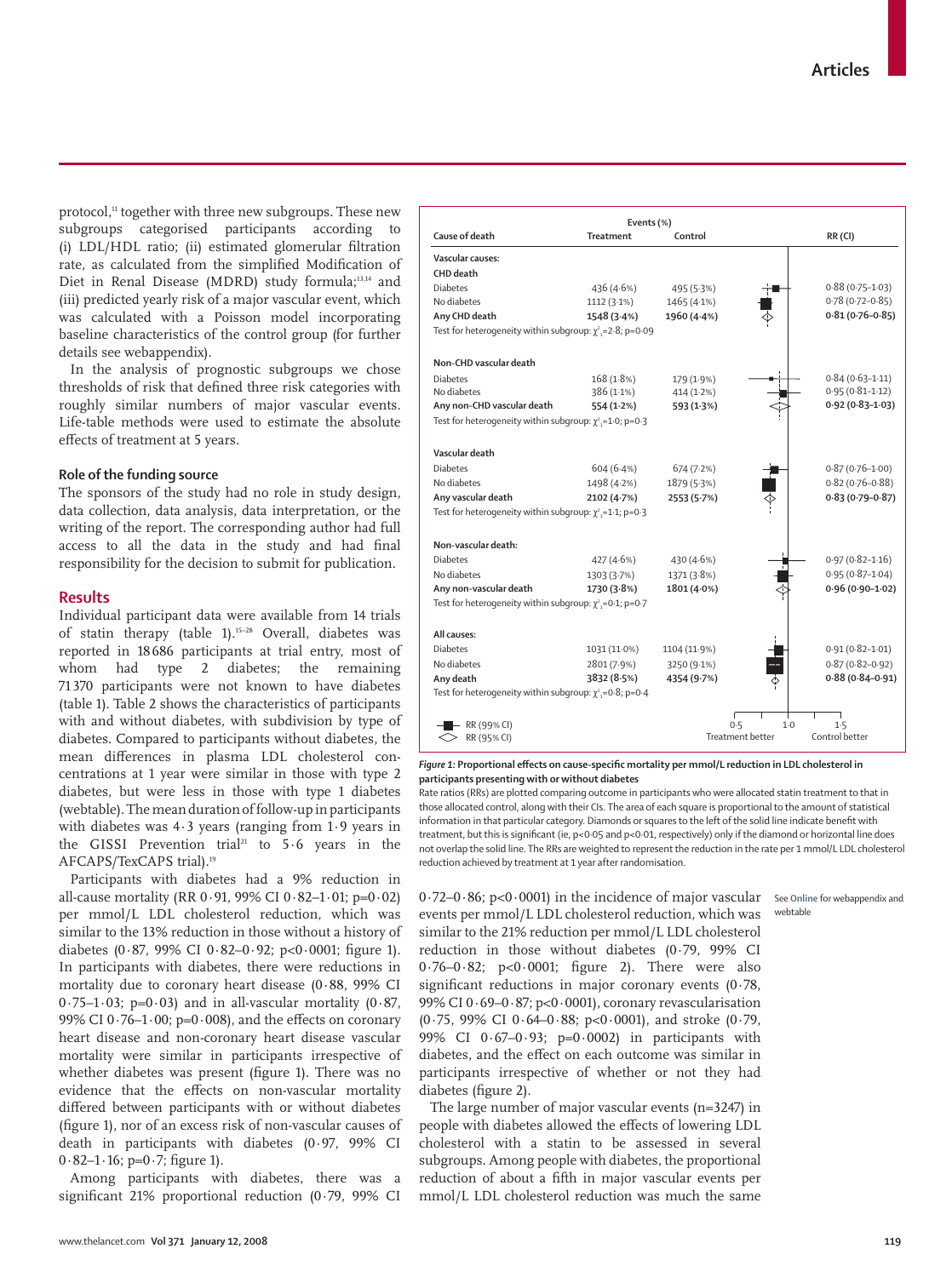| Major vascular event                                            | Events (%)       |                         |       |                     |  |  |
|-----------------------------------------------------------------|------------------|-------------------------|-------|---------------------|--|--|
| and prior diabetes                                              | <b>Treatment</b> | Control                 |       | RR(CI)              |  |  |
| Major coronary event                                            |                  |                         |       |                     |  |  |
| <b>Diabetes</b>                                                 | 776 (8.3%)       | 979 (10.5%)             |       | $0.78(0.69 - 0.87)$ |  |  |
| No diabetes                                                     | 2561 (7.2%)      | 3441 (9.6%)             |       | $0.77(0.73 - 0.81)$ |  |  |
| Any major coronary event                                        | 3337 (7.4%)      | 4420 (9.8%)             |       | $0.77(0.74 - 0.80)$ |  |  |
| Test for heterogeneity within subgroup: $\gamma^2$ ,=0.1; p=0.8 |                  |                         |       |                     |  |  |
| Coronary revascularisation                                      |                  |                         |       |                     |  |  |
| <b>Diabetes</b>                                                 | 491 (5.2%)       | 627 (6.7%)              |       | $0.75(0.64 - 0.88)$ |  |  |
| No diabetes                                                     | 2129 (6.0%)      | 2807 (7.9%)             |       | $0.76(0.72 - 0.81)$ |  |  |
| Any coronary revascularisation                                  | 2620 (5.8%)      | 3434 (7.6%)             |       | $0.76(0.73 - 0.80)$ |  |  |
| Test for heterogeneity within subgroup: $\chi^2$ ,=0.1; p=0.8   |                  |                         |       |                     |  |  |
| Stroke                                                          |                  |                         |       |                     |  |  |
| <b>Diabetes</b>                                                 | 407(4.4%)        | 501(5.4%)               |       | $0.79(0.67 - 0.93)$ |  |  |
| No diabetes                                                     | 933 (2.7%)       | 1116 (3.2%)             |       | $0.84(0.76 - 0.93)$ |  |  |
| Any stroke                                                      | 1340 (3.0%)      | 1617 (3.7%)             |       | $0.83(0.77 - 0.88)$ |  |  |
| Test for heterogeneity within subgroup: $\chi^2$ ,=0.8; p=0.4   |                  |                         |       |                     |  |  |
| Major vascular event                                            |                  |                         |       |                     |  |  |
| <b>Diabetes</b>                                                 | 1465 (15.6%)     | 1782 (19-2%)            |       | $0.79(0.72 - 0.86)$ |  |  |
| No diabetes                                                     | 4889 (13.7%)     | 6212 (17.4%)            |       | $0.79(0.76 - 0.82)$ |  |  |
| Any major vascular event                                        | 6354 (14-1%)     | 7994 (17-8%)            |       | $0.79(0.77 - 0.81)$ |  |  |
| Test for heterogeneity within subgroup: $\chi^2$ ,=0.0; p=0.9   |                  |                         |       |                     |  |  |
|                                                                 |                  |                         |       |                     |  |  |
| RR (99% CI)                                                     |                  | 0.5                     | $1-0$ | 1.5                 |  |  |
| RR (95% CI)                                                     |                  | <b>Treatment better</b> |       | Control better      |  |  |

*Figure 2:* Proportional effects on major vascular events per mmol/L reduction in LDL cholesterol in **participants presenting with or without diabetes**

Symbols and conventions as in figure 1.

| Major vascular events              | <b>Treatment</b> | Control                 | RR (CI)             |
|------------------------------------|------------------|-------------------------|---------------------|
| Diabetes with vascular disease:    |                  |                         |                     |
| Coronary heart disease             | 755 (29.6%)      | 898 (34.9%)             | $0.82(0.73 - 0.92)$ |
| Other vascular disease             | 166 (17.6%)      | 193 (21.9%)             | $0.80(0.61 - 1.03)$ |
| Subtotal                           | 921(26.3%)       | 1091 (31.6%)            | $0.80(0.74 - 0.88)$ |
| Diabetes without vascular disease: |                  |                         |                     |
| Hypertension                       | 420 (10.0%)      | 499 (12.1%)             | $0.75(0.61 - 0.92)$ |
| No hypertension                    | 124(7.3%)        | 192 (11.2%)             | $0.69(0.55 - 0.86)$ |
| Subtotal                           | 544 (9.2%)       | 691 (11.8%)             | $0.73(0.66 - 0.82)$ |
| All diabetes                       | 1465 (15.6%)     | 1782 (19.2%)            | $0.79(0.74 - 0.84)$ |
| No diabetes with vascular disease: |                  |                         |                     |
| Coronary heart disease             | 3589 (19.4%)     | 4587 (24.8%)            | $0.79(0.75 - 0.83)$ |
| Other vascular disease             | 342 (12.2%)      | 438 (15.4%)             | $0.81(0.70 - 0.94)$ |
| Subtotal                           | 3931 (18.5%)     | 5025 (23.5%)            | $0.79(0.76 - 0.82)$ |
| No diabetes or vascular disease:   |                  |                         |                     |
| Hypertension                       | 598 (7.9%)       | 704 (9.3%)              | $0.80(0.68 - 0.93)$ |
| No hypertension                    | 360(5.3%)        | 483 (7.1%)              | $0.74(0.62 - 0.89)$ |
| Subtotal                           | 958 (6.7%)       | 1187 (8.3%)             | $0.78(0.71 - 0.85)$ |
| All without diabetes               | 4889 (13.7%)     | 6212 (17.4%)            | $0.79(0.76 - 0.81)$ |
|                                    |                  |                         |                     |
| RR (99% CI)                        |                  | 0.5                     | $1-0$<br>1.5        |
| RR (95% CI)                        |                  | <b>Treatment better</b> | Control better      |

Figure 3: Proportional effects on major vascular events per mmol/L reduction in LDL cholesterol in **participants with and without diabetes by history of vascular disease**

Symbols and conventions as in figure 1. Vascular disease corresponds to a previous history of coronary heart disease, cerebrovascular disease, or peripheral arterial disease.

irrespective of whether vascular disease (ie, coronary, cerebrovascular, or peripheral arterial) was present (0·80, 95% CI 0·74–0·88 with vascular disease; 0·73, 95% CI  $0.66-0.82$  without vascular disease; figure 3). Among the 6956 individuals with diabetes and a history of vascular disease, the effects of allocation to a statin were similar in those with coronary heart disease (0·82, 99% CI  $0.73-0.92$ ;  $p<0.0001$  and those with other types of vascular disease (0·80, 99% CI 0·61–1·03; p=0·02; figure 3). In the 11730 participants with diabetes and without known vascular disease, the effects were also similar in those with a history of hypertension (0·75, 99% CI 0 $\cdot$  61–0 $\cdot$ 92; p=0 $\cdot$ 0003) and those without such a history  $(0.69, 99\% \text{ CI } 0.55 - 0.86; \text{ p} < 0.0001; \text{ figure 3}).$ 

The incidence of major vascular events was reduced by about a fifth per mmol/L LDL cholesterol reduction in all prognostic subgroups of participants with diabetes that were examined (figure 4 and figure 5). The proportional effect was similar irrespective of baseline features, including type of diabetes, sex, age, treated hypertension, body-mass index, systolic or diastolic blood pressure, smoking status, and estimated glomerular filtration rate (figure 4). When participants were ranked according to their predicted yearly risk of a major vascular event, the proportional reduction per mmol/L LDL cholesterol reduction was similar in each of the three groups of expected risk (<4 $\cdot$  5%,  $\geq$ 4 $\cdot$  5 $\lt$ 8 $\cdot$ 0%, and  $\geq$ 8 $\cdot$ 0% per year). There was some limited direct evidence of benefit in the 1466 people with type 1 diabetes (0·79, 99% CI 0·62–1·01;  $p=0.01$ ), but in the remaining subgroups the proportional reductions were all clearly significant when considered individually (all  $p<0.01$ ; figure 4).

The proportional reduction in major vascular events of a fifth per mmol/L LDL cholesterol reduction was similar in people with diabetes in each of the subcategories of total cholesterol, LDL cholesterol, HDL cholesterol, triglycerides, and LDL/HDL ratio considered (global heterogeneity  $\chi^2_{10}=5.6$ ; p=0.8; figure 5). We also did exploratory analyses of the effects of statin therapy in the 9992 individuals with diabetes with initial LDL cholesterol concentrations less than  $3.5 \text{ mmol/L}$  (webfigure). Although data were sparse, the results were consistent with a reduction of about a fifth per mmol/L LDL cholesterol reduction in major vascular events throughout the range that we studied, at least down to an initial LDL cholesterol of 2·6 mmol/L or less, as was the case for participants without diabetes.

Overall, there was a 10% proportional reduction in major vascular events in year 1 followed by reductions of around 20–30% in successive years, and these proportional reductions were similar for people with or without diabetes (figure 6). Among all participants with diabetes, after 5 years, 42 (95% CI 30–55) fewer people had major vascular events per 1000 allocated statin therapy per mmol/L LDL cholesterol reduction. The absolute benefit was larger among those with known vascular disease at baseline than it was in those without such disease (57 [95% CI 34–80] *vs*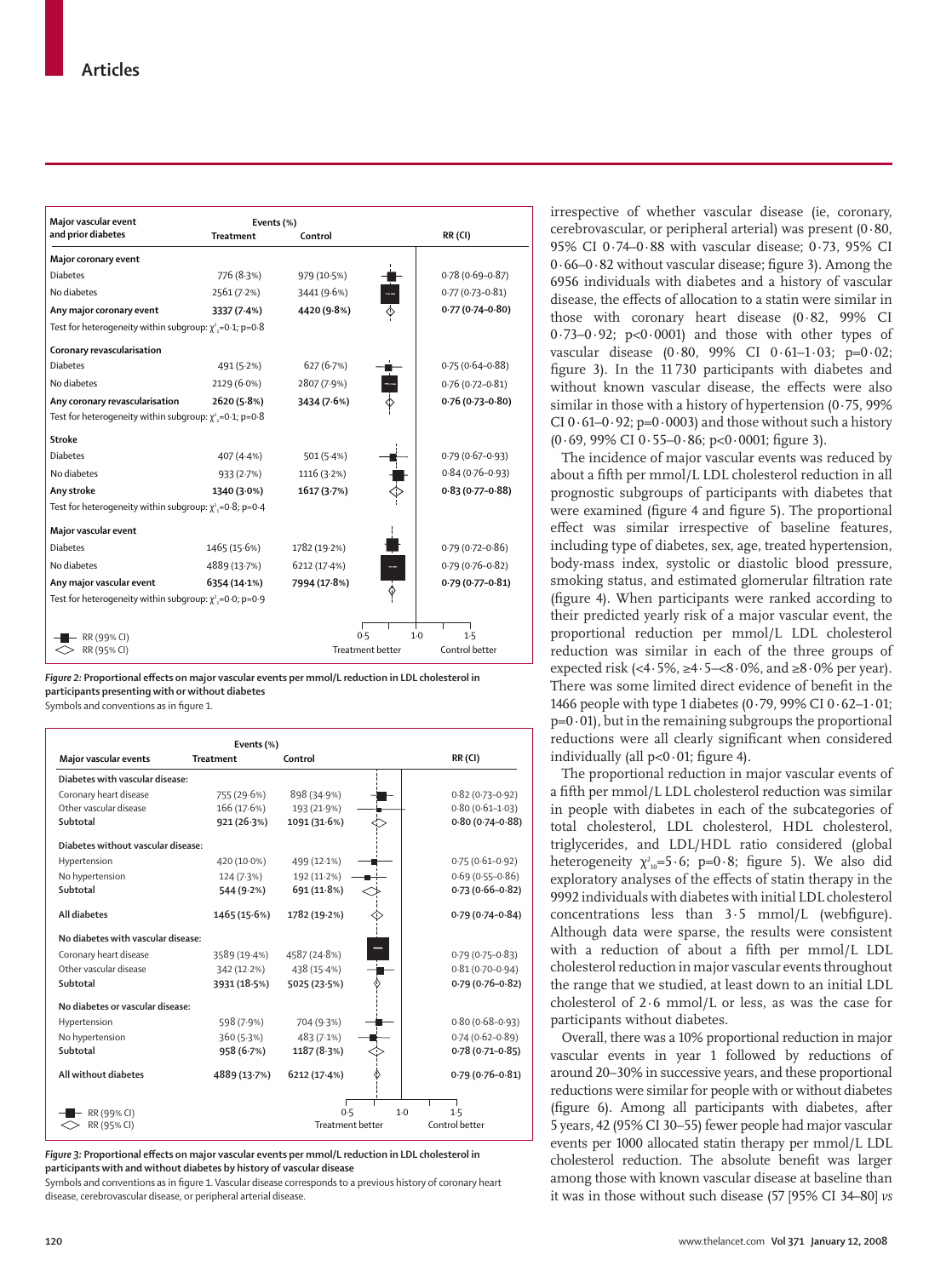|                                                                                                                       | Events (%)       |              |                                         |                       | <b>Test for heterogenity</b>      |
|-----------------------------------------------------------------------------------------------------------------------|------------------|--------------|-----------------------------------------|-----------------------|-----------------------------------|
| Groups                                                                                                                | <b>Treatment</b> | Control      |                                         | RR(CI)                | or trend                          |
| Type of diabetes:                                                                                                     |                  |              |                                         |                       |                                   |
| Type 1 diabetes                                                                                                       | 147 (20.5%)      | 196 (26.2%)  |                                         | $0.79(0.62 - 1.01)$   | $\chi^2$ ,=0.0; p=1.0             |
| Type 2 diabetes                                                                                                       | 1318 (15.2%)     | 1586 (18.5%) |                                         | $0.79(0.72 - 0.87)$   |                                   |
| Sex:                                                                                                                  |                  |              |                                         |                       |                                   |
| Men                                                                                                                   | 1082 (17.2%)     | 1332 (21.4%) |                                         | $0.78(0.71 - 0.86)$   |                                   |
| Women                                                                                                                 | 383 (12.4%)      | 450 (14.6%)  |                                         | $0.81(0.67 - 0.97)$   | $\chi^2$ ,=0.1; p=0.7             |
| Age (years):                                                                                                          |                  |              |                                         |                       |                                   |
| $\leq 65$                                                                                                             | 701 (13.1%)      | 898 (17.1%)  |                                         | $0.77(0.68 - 0.87)$   |                                   |
| >65                                                                                                                   | 764 (18.9%)      | 884 (21.8%)  |                                         | $0.81(0.71 - 0.92)$   | $\chi^2$ <sub>1</sub> =0.5; p=0.5 |
| Currently treated hypertension:                                                                                       |                  |              |                                         |                       |                                   |
| Yes                                                                                                                   | 1030 (16.3%)     | 1196 (19.1%) |                                         | $0.82(0.74 - 0.91)$   |                                   |
| No                                                                                                                    | 435 (14.2%)      | 586 (19.3%)  |                                         | $0.73(0.63 - 0.85)$   | $\chi^2$ <sub>1</sub> =2.7; p=0.1 |
| Body-mass index:                                                                                                      |                  |              |                                         |                       |                                   |
| 25.0                                                                                                                  | 276 (15.7%)      | 362 (20.4%)  |                                         | $0.78(0.64 - 0.95)$   |                                   |
| $\geq 25.0 - 30.0$                                                                                                    | 639 (15.9%)      | 774 (19.8%)  |                                         | $0.77(0.68 - 0.88)$   | $\chi^2$ <sub>1</sub> =0.5; p=0.5 |
| $\geq 30.0$                                                                                                           | 532 (15.1%)      | 628 (17.6%)  |                                         | $0.82(0.71 - 0.95)$   |                                   |
| Systolic blood pressure (mm Hg):                                                                                      |                  |              |                                         |                       |                                   |
| < 160                                                                                                                 | 993 (15.0%)      | 1276 (19.1%) |                                         | $0.76(0.69 - 0.85)$   |                                   |
| $\geq 160$                                                                                                            | 472 (17.1%)      | 505 (19.2%)  |                                         | $0.83(0.71 - 0.96)$   | $\chi^2$ <sub>1</sub> =1.3; p=0.3 |
| Diastolic blood pressure (mm Hq):                                                                                     |                  |              |                                         |                       |                                   |
| ≤90                                                                                                                   | 1176 (16.5%)     | 1417 (19.8%) |                                         | $0.81(0.73 - 0.89)$   | $\chi^2$ ,=1.7; p=0.2             |
| >90                                                                                                                   | 288 (12.9%)      | 364 (17.1%)  |                                         | $0.73(0.61 - 0.87)$   |                                   |
| <b>Smoking status:</b>                                                                                                |                  |              |                                         |                       |                                   |
| Current smokers                                                                                                       | 266 (17.5%)      | 347 (22.5%)  |                                         | $0.78(0.64 - 0.96)$   | $\chi^2$ ,=0.0; p=0.9             |
| Non-smokers                                                                                                           | 1199 (15.2%)     | 1435 (18.5%) |                                         | $0.79(0.72 - 0.87)$   |                                   |
| Estimated GFR (mL/min/1-73m <sup>2</sup> ):                                                                           |                  |              |                                         |                       |                                   |
| <60                                                                                                                   | 415 (20.6%)      | 477 (24.0%)  |                                         | $0.83(0.71 - 0.97)$   |                                   |
| $\geq 60 - 90$                                                                                                        | 816 (15.5%)      | 961 (18.4%)  |                                         | $0.81(0.72 - 0.91)$   | $\chi^2$ ,=2.9; p=0.09            |
| $\geq 90$                                                                                                             | 194 (12.5%)      | 286 (18.7%)  |                                         | $0.65(0.50-0.84)$     |                                   |
| Predicted risk of major vascular event (per year):                                                                    |                  |              |                                         |                       |                                   |
| <4.5%                                                                                                                 | 474 (8.4%)       | 631 (11.2%)  |                                         | $0.74(0.64 - 0.85)$   |                                   |
| $\geq 4.5 - 8.0\%$                                                                                                    | 472 (23.2%)      | 540 (27.3%)  |                                         | $0.80(0.66 - 0.96)$   | $\chi^2$ ,=1.8; p=0.2             |
| $>8.0\%$                                                                                                              | 519 (30.5%)      | 611 (35.8%)  |                                         | $0.82(0.70 - 0.95)$   |                                   |
| All diabetes                                                                                                          | 1465 (15.6%)     | 1782 (19-2%) | $\triangle$                             | $0.79(0.74 - 0.84)$   |                                   |
| Global test for heterogeneity within subtotals: $\chi^2_{13}$ =13.9: p=0.4<br>$-$ RR (99% CI)<br>RR (95% CI)<br>$\ <$ |                  |              | 0.5<br>$1-0$<br><b>Treatment better</b> | 1.5<br>Control better |                                   |

Figure 4: Proportional effects on major vascular events per mmol/L reduction in LDL cholesterol by baseline prognostic factors in participants with diabetes Symbols and conventions as in figure 1. Tests for trend are shown for subgroups involving three categories, heterogeneity tests for those involving two. GFR=glomerular filtration rate.

36 [95% CI 23-49] fewer major vascular events per 1000 per mmol/L LDL cholesterol reduction).

#### **Discussion**

The main report of the Cholesterol Treatment Trialists' (CTT) Collaboration showed that statin therapy safely reduces the 5-year incidence of major coronary events, coronary revascularisation, and stroke by about a fifth per mmol/L reduction in LDL cholesterol, largely irrespective of initial lipid profile or other baseline characteristics.<sup>10</sup> Larger reductions in LDL cholesterol were associated with greater proportional reductions in major vascular events, which meant that the expected absolute benefit was proportional to the baseline risk of a participant and the absolute reduction in LDL cholesterol achieved by statin therapy.

Several trials have assessed the benefits of statin therapy in people with diabetes, in whom the risks of occlusive vascular events are raised.<sup>28,29</sup> Although these trials showed that statin therapy was effective for the prevention of vascular events in participants with diabetes, our meta-analysis of all available data provides more reliable information about the effects of statin therapy on specific vascular outcomes, and about any possible variation in its effects on major vascular events in particular clinical circumstances.

Among the 14 statin trials that we analysed, the weighted proportional effects of statin therapy on each of the fatal and non-fatal clinical outcomes were similar for participants with or without diabetes. In all diabetic participants, statin therapy reduced the 5-year incidence of major vascular events by about a fifth per mmol/L reduction in LDL cholesterol, with similar proportional reductions in major coronary events, stroke, and the need for coronary revascularisation. Standard doses of a statin reduce LDL cholesterol by about 40%, which translates

#### See Online for webfigure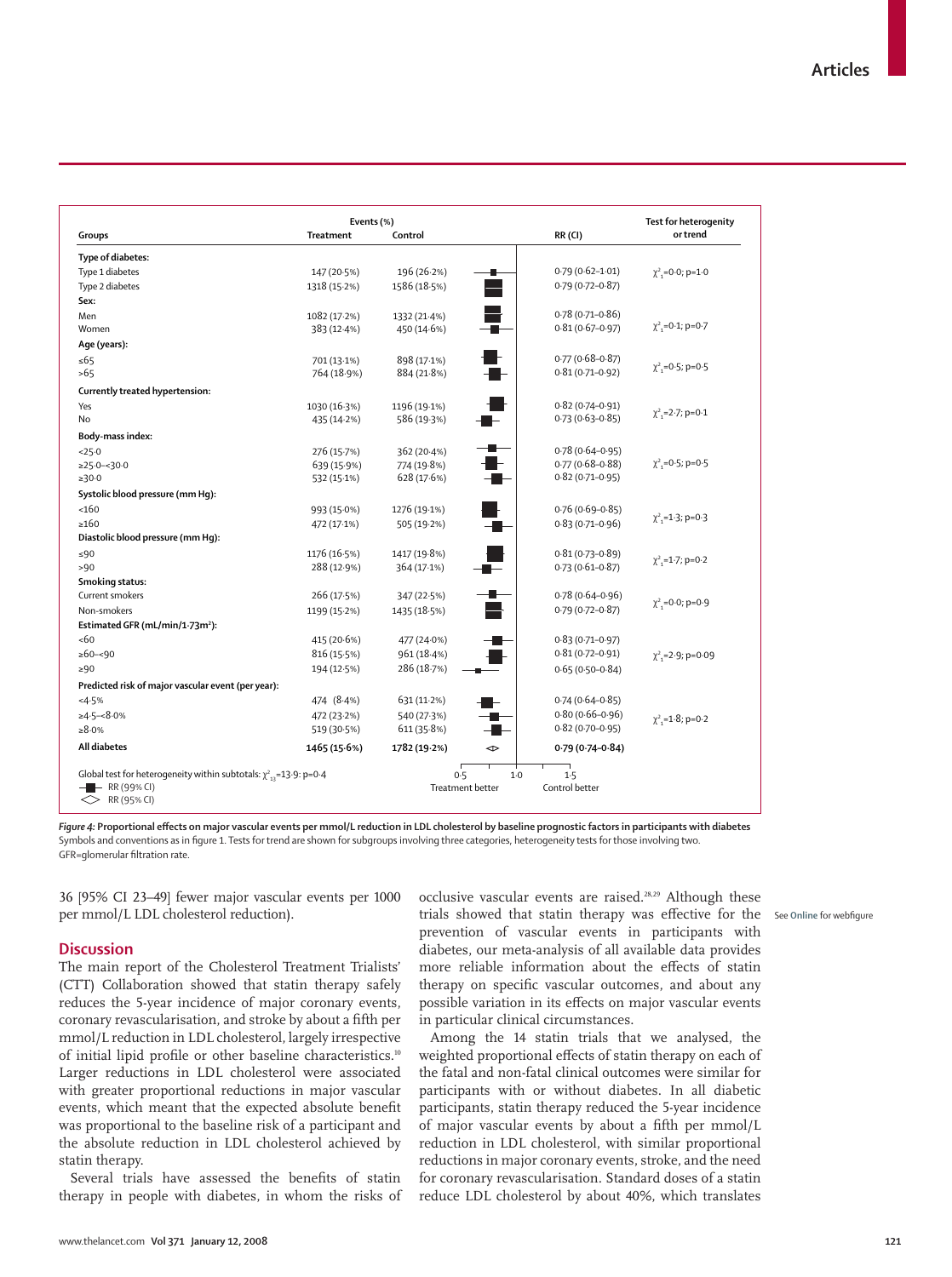| Events (%)                                                                                                  |                  |              |                                  |                       |                                   |
|-------------------------------------------------------------------------------------------------------------|------------------|--------------|----------------------------------|-----------------------|-----------------------------------|
| Groups                                                                                                      | <b>Treatment</b> | Control      |                                  | RR (CI)               | <b>Test for trend</b>             |
| Total cholesterol (mmol/L):                                                                                 |                  |              |                                  |                       |                                   |
| ≤5.2                                                                                                        | 422 (13.6%)      | 492 (15.9%)  |                                  | $0.78(0.63 - 0.95)$   |                                   |
| $>5.2-5.5$                                                                                                  | 778 (15.8%)      | 955 (19.6%)  |                                  | $0.83(0.74 - 0.92)$   | $\chi^2$ ,=0.0; p=0.9             |
| >6.5                                                                                                        | 261 (19.6%)      | 323 (25.0%)  |                                  | $0.79(0.66 - 0.95)$   |                                   |
| LDL cholesterol (mmol/L):                                                                                   |                  |              |                                  |                       |                                   |
| ≤ $3.5$                                                                                                     | 694 (13.9%)      | 812 (16.3%)  |                                  | $0.79(0.69 - 0.92)$   |                                   |
| $>3.5-4.5$                                                                                                  | 591 (17.0%)      | 721 (21.1%)  |                                  | $0.82(0.73 - 0.93)$   | $\chi^2$ = 0.0; p=1.0             |
| >4.5                                                                                                        | 166(23.0%)       | 216 (30.5%)  |                                  | $0.78(0.63 - 0.96)$   |                                   |
| HDL cholesterol (mmol/L):                                                                                   |                  |              |                                  |                       |                                   |
| $\leq 0.9$                                                                                                  | 571 (22.8%)      | 670 (26.3%)  |                                  | $0.82(0.71 - 0.95)$   |                                   |
| $>0.9 - 1.1$                                                                                                | 367 (16.0%)      | 455 (20.3%)  |                                  | $0.75(0.63 - 0.89)$   | $\chi^2$ = 0.6; p=0.4             |
| >1.1                                                                                                        | 521(11.5%)       | 642 (14.4%)  |                                  | $0.77(0.67 - 0.88)$   |                                   |
| Triglycerides (mmol/L):                                                                                     |                  |              |                                  |                       |                                   |
| $\leq 1.4$                                                                                                  | 401 (13.6%)      | 501 (17.0%)  |                                  | $0.74(0.62 - 0.87)$   |                                   |
| $>1.4-s2.0$                                                                                                 | 365 (14.7%)      | 441 (18.2%)  |                                  | $0.82(0.70 - 0.95)$   | $\chi^2$ <sub>1</sub> =1.8; p=0.2 |
| >2.0                                                                                                        | 690 (18.0%)      | 817 (21.5%)  |                                  | $0.83(0.73 - 0.94)$   |                                   |
| LDL/HDL ratio:                                                                                              |                  |              |                                  |                       |                                   |
| ≤ $2·7$                                                                                                     | 336 (9.9%)       | 404 (12.1%)  |                                  | $0.77(0.63 - 0.94)$   |                                   |
| $>2.7-\leq3.5$                                                                                              | 356 (14.4%)      | 437 (18.0%)  |                                  | $0.77(0.64 - 0.92)$   | $\chi^2$ ,=0.9; p=0.3             |
| >3.5                                                                                                        | 759 (22.6%)      | 908 (27.2%)  |                                  | $0.82(0.74 - 0.91)$   |                                   |
| All diabetes:                                                                                               | 1465 (15.6%)     | 1782 (19-2%) |                                  | $0.79(0.74 - 0.84)$   |                                   |
|                                                                                                             |                  |              |                                  |                       |                                   |
| Global test for heterogeneity within subtotals: $\chi^2_{10}$ =5.6; p=0.8 0.5<br>RR (99% CI)<br>RR (95% CI) |                  |              | $1-0$<br><b>Treatment better</b> | 1.5<br>Control better |                                   |

| Figure 5: Proportional effects on major vascular events per mmol/L reduction in LDL cholesterol by baseline |  |  |
|-------------------------------------------------------------------------------------------------------------|--|--|
| lipid profile in participants with diabetes                                                                 |  |  |
|                                                                                                             |  |  |

Symbols and conventions as in figure 4

into a reduction of at least 1·5 mmol/L for many people with diabetes, so our results suggest that such an absolute reduction in LDL cholesterol would prevent about a third of patients from having a major vascular event.

Since a wide range of people with diabetes were included in the meta-analysis, we were able to explore the effects of lowering LDL cholesterol with statin therapy in several prognostic subgroups. Weighting these analyses according to the subgroup-specific reductions in LDL cholesterol meant that any differences between subgroups in the size of reductions in LDL cholesterol could be allowed for. Overall, among all participants with diabetes, the proportional reduction in major vascular events per mmol/L reduction in LDL cholesterol was similar irrespective of a previous history of vascular disease, sex, age, treated hypertension, body-mass index, systolic or diastolic blood pressure, smoking history, and estimated glomerular filtration rate. Although the majority of participants in these trials had type 2 diabetes, there was no evidence that the effects of statin therapy on major vascular events in people with type 1 diabetes differed from that in those with type 2 diabetes; indeed, the reduction in major vascular events in people with type 1 diabetes was statistically significant.

Our results showed clearly, in particular, that the proportional benefits on major vascular events in people with diabetes did not depend on sex. Among women and men with diabetes at equivalent risk of major vascular events, therefore, the absolute benefits of statin therapy will probably be similar. (Notwithstanding suggestions to the contrary,<sup>30</sup> this argument applies with equal strength irrespective of whether a person has diabetes: the consistency of the proportional benefit in all subgroups studied in the main CTT report<sup>10</sup> suggests clearly that, in women and men with a comparable risk of occlusive vascular disease, the absolute benefits of statin therapy are likely to be similar. A decision whether to institute treatment with a statin should be determined mainly by an assessment of risk, and not by a person's sex.)

This meta-analysis also showed that the proportional benefit of statin therapy in people with diabetes, after adjustment for the absolute reduction in LDL cholesterol, was largely independent of pretreatment concentrations of LDL cholesterol, HDL cholesterol, and triglycerides. In particular, the proportional benefit did not depend on pretreatment concentrations of LDL cholesterol down to at least 2·6 mmol/L (which corresponds to a concentration of 2 mmol/L or less after treatment). The benefits seemed to be roughly linearly related to the absolute LDL cholesterol reduction produced by statin therapy, without any lower threshold below which benefit was absent. This finding suggests that treatment guidelines which recommend titration of the statin dose to achieve a target LDL cholesterol might need to be reviewed.<sup>31-33</sup>

At present, treatment guidelines generally recommend that statin therapy is considered for people with type 2 diabetes whose future risk of a vascular event exceeds a particular risk threshold—eg, guidelines from the UK National Institute for Health and Clinical Excellence (NICE) recommend statin therapy for all people with diabetes and a history of vascular disease, and for all those without known vascular disease in whom the predicted 10-year risk of a major coronary event or stroke exceeds 20%.<sup>34</sup> Among people with diabetes but no known vascular disease in this meta-analysis, the average risk of a major vascular event was about 2·9% per year, which is equivalent to a yearly risk of about 2·4% of a major coronary event or stroke (the outcome on which NICE guidelines are based, which does not include coronary revascularisation). Therefore, over 10 years the average risk of this outcome in people with diabetes but without vascular disease would exceed the NICE threshold of 20%.

Our meta-analysis has shown that the absolute benefit in participants with diabetes during a mean of 4·3 years of statin therapy was large. However, the absolute risk for people with diabetes in these trials was probably affected by criteria for trial entry, so the observed absolute benefits of statin therapy might not be directly generalisable to an unselected population of people with diabetes. Nevertheless, the consistency of the reduction in major vascular events in the present subgroup analyses suggests that the proportional benefit is probably widely generalisable in other populations with diabetes. Consequently, the absolute benefits in any specific population of patients may be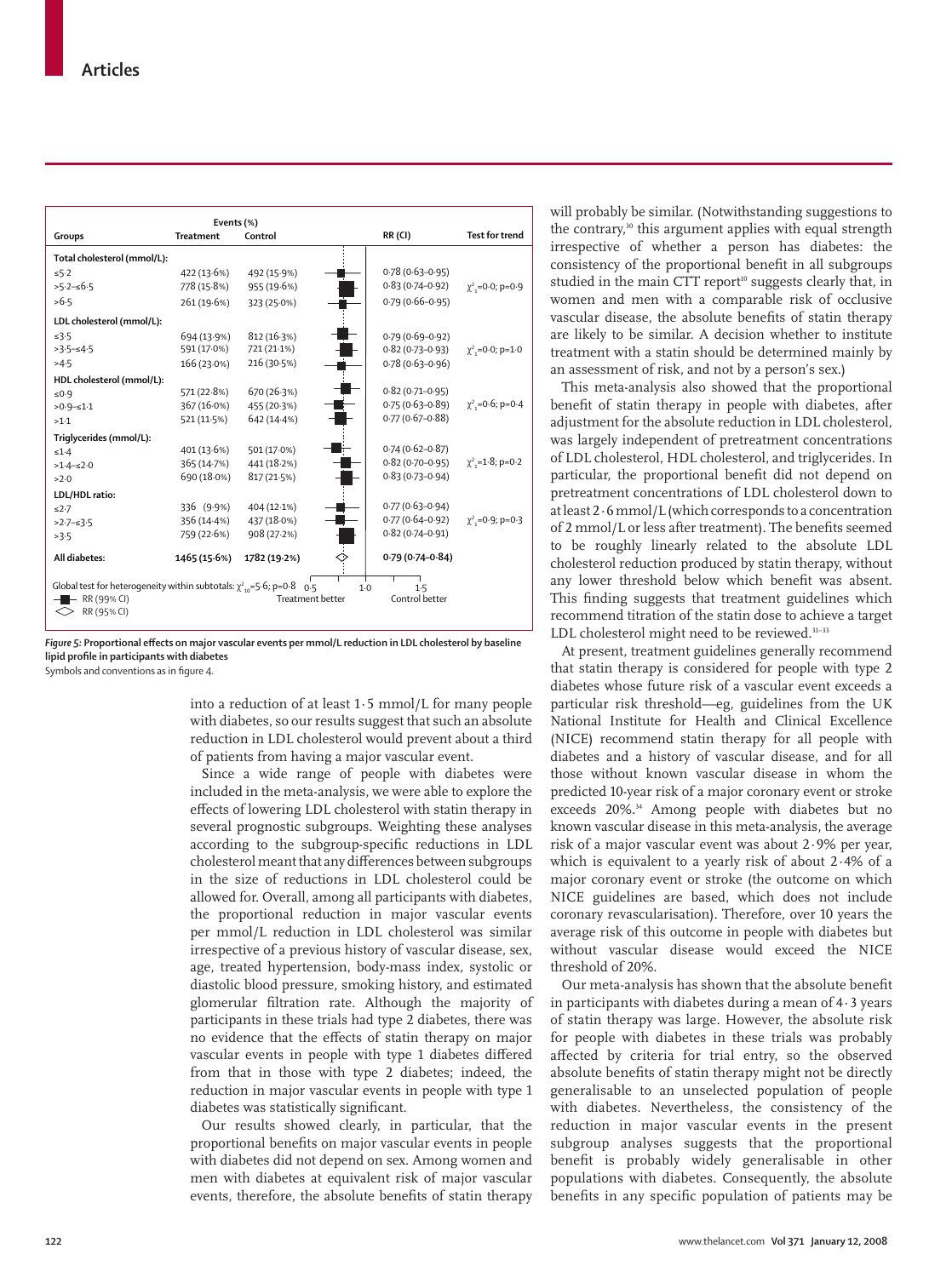best estimated by application of a reduction of about a fifth per mmol/L LDL cholesterol reduction to the relevant age-specific and sex-specific rates for that population.

In the meta-analysis of all patients contributing to the first CTT cycle, statin therapy did not increase the risk of non-vascular causes of death or of cancer when used in moderate doses for an average of 5 years, and the present analyses show clearly that there is a similar absence of hazard in the participants with diabetes who were considered separately.10 Even in aggregate, too few cases of rhabdomyolysis were reported in participants with diabetes for meaningful analyses in this group alone. But, statin therapy was not associated with an increased incidence of rhabdomyolysis in all participants contributing to the first cycle (nine  $[0.023\%]$  vs six  $[0.015\%]$ ; p=0.4).

The original CTT protocol specified that analyses were to be undertaken in discrete cycles, with the trials to be included in each cycle agreed before the results of those trials were known.<sup>11</sup> This strategy was designed to keep to a minimum biases caused by analyses being prompted by publication of particularly positive or negative studies. The 14 trials that were to be included in the first cycle were agreed in 2004, and the main report of analyses was published in 2005.10

Recently, two large trials of statin therapy in people with diabetes have been reported: the Atorvastatin Study for Prevention of Coronary Heart Disease Endpoints in Non-Insulin Dependent Diabetes Mellitus (ASPEN),<sup>35</sup> and the German Diabetes and Dialysis Study (4D).<sup>36</sup> The ASPEN trial included 2410 people with type 2 diabetes, most of whom had no history of vascular disease, who were randomly assigned to atorvastatin 10 mg daily or placebo; there was a mean reduction in LDL cholesterol of 0·9 mmol/L after about 4 years, and a 10% non-significant reduction (hazard ratio 0 · 90; 95% CI 0·73–1·12) in the primary outcome of cardiovascular death, non-fatal myocardial infarction, non-fatal stroke, coronary revascularisation, resuscitated cardiac arrest, and unstable angina. The 4D trial included 1255 patients with diabetes, all receiving haemodialysis for renal failure, who were randomly assigned to atorvastatin 20 mg daily or placebo; there was a mean reduction in LDL cholesterol of 1·1 mmol/L at 1 year, and a non-significant 8% reduction (hazard ratio 0.92; 95% CI 0·77–1·10) in the primary outcome of myocardial infarction, cardiac death, or stroke.

Since both of these trials reported apparently unpromising results, we considered whether their inclusion would have been likely to change our conclusions. In a combined analysis of data from the present 14 trials and published summary data from the ASPEN and 4D trials, the estimated proportional reduction in major vascular events per mmol/L LDL cholesterol reduction changed only slightly, from 21% to about 20%. Moreover, only the ASPEN trial can provide

|                                                                           | Events (%)       |              |         |              |              |                     |
|---------------------------------------------------------------------------|------------------|--------------|---------|--------------|--------------|---------------------|
|                                                                           | <b>Treatment</b> |              | Control |              |              | RR(CI)              |
| Year 0-1:                                                                 |                  |              |         |              |              |                     |
| <b>Diabetes</b>                                                           |                  | 384 (4.1%)   |         | 410 (4.4%)   |              | $0.92(0.77 - 1.10)$ |
| No diabetes                                                               |                  | 1363 (3.8%)  |         | 1541 (4.3%)  |              | $0.90(0.82 - 0.98)$ |
| Subtotal:                                                                 |                  | 1747 (3.9%)  |         | 1951 (4.3%)  |              | $0.90(0.85 - 0.96)$ |
| Test for heterogeneity within subgroup: $\chi^2$ = 0.1; p=0.8             |                  |              |         |              |              |                     |
| Year 1-2:                                                                 |                  |              |         |              |              |                     |
| <b>Diabetes</b>                                                           |                  | 288 (3.2%)   |         | 358 (4.1%)   |              | $0.78(0.64 - 0.95)$ |
| No diabetes                                                               |                  | 943 (2.8%)   |         | 1245 (3.7%)  |              | $0.78(0.71 - 0.85)$ |
| Subtotal:                                                                 |                  | 1231 (2.9%)  |         | 1603 (3.8%)  |              | $0.78(0.73 - 0.83)$ |
| Test for heterogeneity within subgroup: $\chi^2$ <sub>,</sub> =0.0; p=0.9 |                  |              |         |              |              |                     |
| Year 2-3:                                                                 |                  |              |         |              |              |                     |
| <b>Diabetes</b>                                                           |                  | 289 (3.4%)   |         | 396 (4.8%)   |              | $0.69(0.57 - 0.83)$ |
| No diabetes                                                               |                  | 862 (2.7%)   |         | 1147 (3.6%)  |              | $0.76(0.69 - 0.84)$ |
| Subtotal:                                                                 |                  | 1151 (2.8%)  |         | 1543 (3.9%)  |              | $0.74(0.69 - 0.79)$ |
| Test for heterogeneity within subgroup: $\chi^2$ <sub>1</sub> =1·3; p=0·3 |                  |              |         |              |              |                     |
| Year 3-4:                                                                 |                  |              |         |              |              |                     |
| <b>Diabetes</b>                                                           |                  | 222 (3.1%)   |         | 291 (4.2%)   |              | $0.74(0.59 - 0.92)$ |
| No diabetes                                                               |                  | 724 (2.5%)   |         | 1015 (3.6%)  |              | $0.72(0.65 - 0.80)$ |
| Subtotal:                                                                 |                  | 946 (2.6%)   |         | 1306 (3.8%)  |              | $0.72(0.67 - 0.78)$ |
| Test for heterogeneity within subgroup: $\chi^2_{1}$ =0.1; p=0.8          |                  |              |         |              |              |                     |
| Year 4-5:                                                                 |                  |              |         |              |              |                     |
| <b>Diabetes</b>                                                           |                  | 193 (3.6%)   |         | 221 (4.4%)   |              | $0.82(0.65 - 1.03)$ |
| No diabetes                                                               |                  | 618 (2.8%)   |         | 772 (3.6%)   |              | $0.78(0.70 - 0.88)$ |
| Subtotal:                                                                 |                  | 811 (2.9%)   |         | 993 (3.7%)   |              | $0.79(0.73 - 0.86)$ |
| Test for heterogeneity within subgroup: $\chi^2$ = 0.2; p=0.6             |                  |              |         |              |              |                     |
| Year 5+:                                                                  |                  |              |         |              |              |                     |
| <b>Diabetes</b>                                                           |                  | 89 (3.3%)    |         | 106 (4.2%)   |              | $0.75(0.52 - 1.08)$ |
| No diabetes                                                               |                  | 379 (2.7%)   |         | 492 (3.7%)   |              | $0.74(0.64 - 0.86)$ |
| Subtotal:                                                                 |                  | 468 (2.8%)   |         | 598 (3.8%)   |              | $0.74(0.67-0.82)$   |
| Test for heterogeneity within subgroup: $\chi^2$ =0.0; p=0.9              |                  |              |         |              |              |                     |
| All years:                                                                |                  | 6354 (14.1%) |         | 7994 (17.8%) | Ф            | $0.79(0.77-0.81)$   |
|                                                                           |                  |              |         |              | 0.5<br>$1-0$ | 1.5                 |
| RR (99% CI)                                                               |                  |              |         |              | Treatment    | Control             |
| RR (95% CI)                                                               |                  |              |         |              | better       | better              |

*Figure 6:* Proportional effects on major vascular events per mmol/L reduction in LDL cholesterol, by year, in **participants with and without diabetes**

Symbols and conventions as in figure 1. For every time period, rate ratios—weighted by the trial-specific absolute reductions in LDL cholesterol at 1 year-are plotted comparing the proportion of participants at risk with a first event in those allocated statin treatment to the proportion in those allocated to control.

information about whether or not statins are worthwhile in low-risk individuals with diabetes and no history of vascular disease. Again, addition of the available published data from ASPEN had little effect on the estimated proportional reduction per mmol/L reduction in LDL cholesterol, which changed from 27% to about 25%. Our main conclusions, therefore, are not materially affected by the results of the ASPEN and 4D trials.

In addition to these two trials involving only participants with diabetes, other statin trials published since 2004 (ALLIANCE, $37$  SPARCL, $38$  and MEGA<sup>39</sup>), and one which could not be included in the first analysis cycle (GREACE),40 included about 2500 diabetic participants in total. All these trials reported substantial reductions in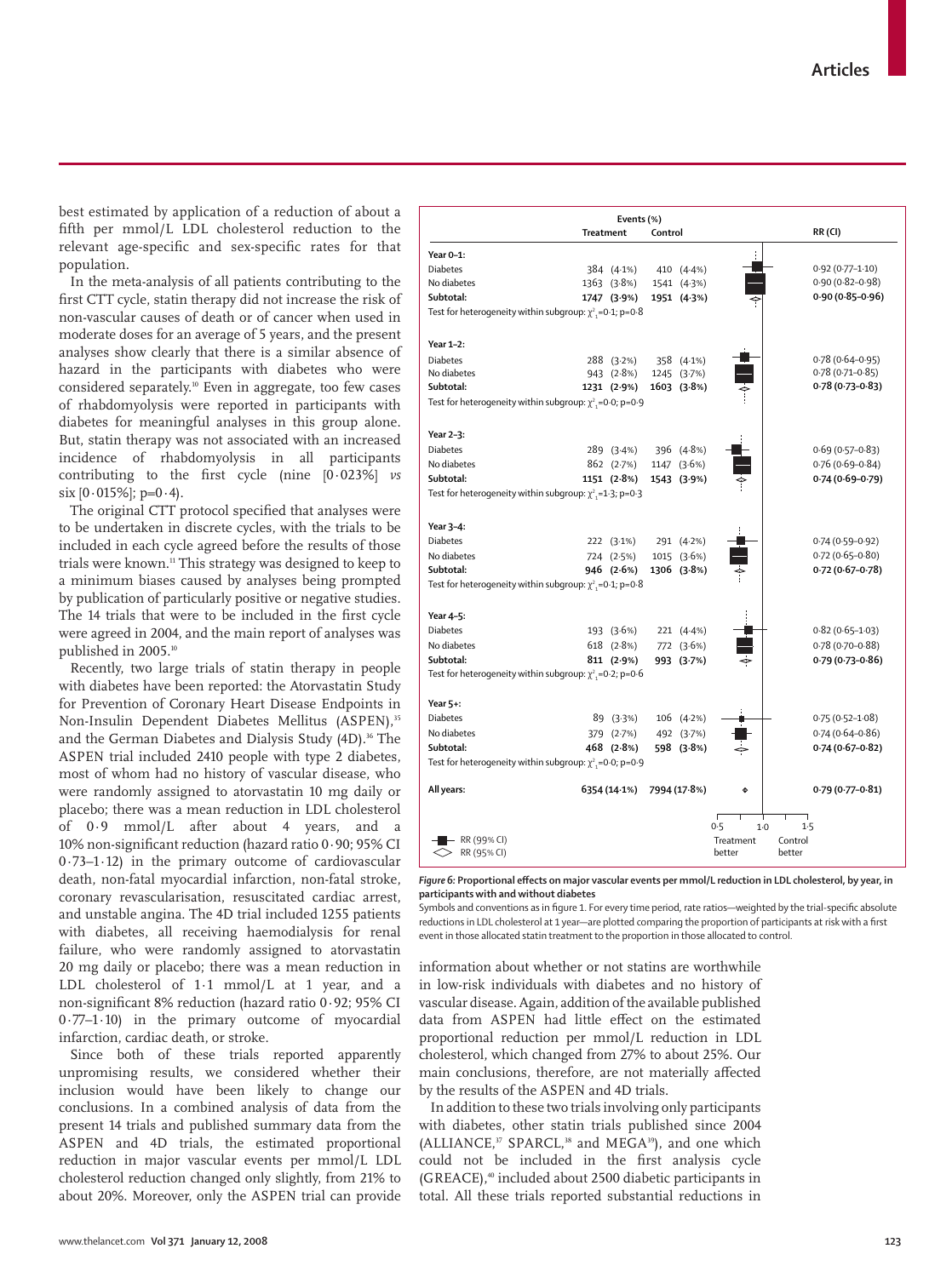their primary outcomes, and the addition of results from these four trials is unlikely to weaken our conclusions. In particular, only one of these trials was a primary prevention study (MEGA)<sup>39</sup> and, in view of the small numbers of major vascular events occurring in participants with diabetes in this trial, its inclusion would not be expected to modify our conclusions about the effectiveness of statin treatment in people with diabetes without known vascular disease.

This meta-analysis shows convincingly that the proportional benefits of statin therapy on major vascular events were similar in a wide range of individuals with diabetes, including those with no previous history of vascular disease, and benefits were similar to those observed in people without diabetes. Therefore, the cost-effectiveness of treatment for a person at a specific absolute level of risk of major vascular events, irrespective of whether diabetes is present, will be much the same. The Heart Protection Study<sup>41</sup> has shown that a generic statin regimen producing a mean reduction of about 1 mmol/L was cost effective (ie, cost saving or costing less than GBP<sub>£</sub>2500 per life-year gained) in people who have risks of a major vascular event as low as about 1% per year. This finding suggests that such treatment is likely to be cost effective for almost all people with diabetes. Statin therapy is only likely to be inappropriate when there are compelling reasons to avoid such treatment, such as concerns about safety (eg, in pregnancy) or a low short-term absolute risk of vascular disease (as in type 1 diabetes in children). Since the absolute size of the benefit depends chiefly on the absolute reduction in LDL cholesterol that is achieved, present guidelines might need to be revised to ensure that a statin regimen which is sufficient to produce a substantial reduction in LDL cholesterol is considered for all people with diabetes, irrespective of whether vascular disease has developed and irrespective of lipid profile.

#### **Contributors**

All members of the writing committee contributed to the collection and analysis of the data, and to the preparation of the report. All collaborators had an opportunity to contribute to the interpretation of the results and to the drafting of the report. The writing committee accepts full responsibility for the content of this paper.

### **Current membership of the CTT Collaboration**

Collaborating trialists: AFCAPS/TexCAPS (AirForce/Texas Coronary Atherosclerosis Prevention Study): J R Downs, A Gotto, M Clearfield; ALERT (Assessment of Lescol in Transplantation): H Holdaas; ALLHAT (Antihypertensive Lipid Lowering Heart Attack Trial): D Gordon, B Davis; ALLIANCE (Aggressive Lipid-Lowering Ablates New Cardiac Events): M Koren; ASCOT (Anglo-Scandinavian Cardiac Outcomes Trial): B Dahlof, N Poulter, P Sever, H Wedel; A-to-Z: E Braunwald, C Cannon; BIP (Bezafibrate Infarction Prevention Study): U Goldbourt, E Kaplinsky; CARDS (Collaborative Atorvastatin Diabetes Study): H M Colhoun, D J Betteridge, P N Durrington, G A Hitman, J Fuller, A Neil; 4D (Der Deutsche Diabetes Dialyse study): C Wanner, V Krane; CARE (Cholesterol And Recurrent Events Study): F Sacks, L Moyé, M Pfeffer; C M Hawkins, E Braunwald; FIELD (Fenofibrate Intervention and Event Lowering in Diabetes): P Barter, A Keech; GISSI Prevention (Gruppo Italiano per lo Studio della Sopravvivenza nell'Infarto miocardico): R Marchioli, G Tognoni, Maria Grazia Franzosi, A Maggioni; VA-HIT (Veterans Affairs HDL Intervention Trial): H Bloomfield, S Robins; HPS (Heart Protection Study): R Collins, J Armitage, A Keech, S Parish, R Peto, P Sleight; IDEAL

(Incremental Decrease in Endpoints Through Aggressive Lipid Lowering): T Pedersen; LIPS (Lescol Intervention Prevention Study): P W Serruys; LDS (Lipids in Diabetes Study): R Holman; LEADER (Lower Extremity Arterial Disease Event Reduction trial): T Meade; LIPID (Long-term Intervention with Pravastatin in Ischaemic Disease): J Simes, A Keech, S MacMahon, I Marschner, A Tonkin, J Shaw; MEGA (Management of Elevated Cholesterol in the primary prevention group of Adult Japanese): H Nakamura; Post-CABG (Post-Coronary Artery Bypass Graft Study): G Knatterud; PPP (Pravastatin Pooling Project): C Furberg, R Byington; PROSPER (Prospective Study of Pravastatin in the Elderly at Risk): P Macfarlane, S Cobbe, I Ford, M Murphy, G J Blauw, C Packard, J Shepherd; PROVE-IT (Pravastatin or Atorvastatin Evaluation and Infection Therapy): E Braunwald, C Cannon; 4S (Scandinavian Simvastatin Survival Study): J Kjekshus, T Pedersen, L Wilhelmsen; SEARCH (Study of Effectiveness of Additional Reductions in Cholesterol and Homocysteine): R Collins, J Armitage, S Parish, R Peto, P Sleight; SHARP (Study of Heart and Renal Protection): C Baigent, A Baxter, R Collins, M Landray; TNT (Testing New Targets): J La Rosa; WHI (Women's Health Initiative): J Rossouw, J Probstfield; WOSCOPS (West of Scotland Coronary Prevention Study): J Shepherd, S Cobbe, P Macfarlane, I Ford. *Other members:* M Flather, C Newman, J Tobert, J Varigos, H White, S Yusuf.

*Writing Committee:* P M Kearney, L Blackwell , R Collins, A Keech, J Simes, R Peto, J Armitage, C Baigent.

*CTT secretariat:* A Baxter, C Baigent, E Barnes, L Blackwell, G Buck, R Collins, J Emberson, PM Kearney, A Keech, A Kirby, J Simes. *Observers:* Bristol-Myers Squibb: M Mellies, M McGovern, J Barclay, R Belder; Merck: Y Mitchel, T Musliner: Laboratoires Fournier: J-C Ansquer; Bayer: M Llewellyn; Novartis Pharma: M Bortolini; AstraZeneca: B Bryzinski; G Olsson: J Pears; Pfizer: H Bander Silbershatz.

#### **Conflict of interest statement**

Most of the trials in this report were supported by research grants from the pharmaceutical industry. Some members of the writing committee  $(CB, AK, RP, RC, and JS)$  have had the costs of participating in scientific meetings reimbursed by the pharmaceutical industry, but none has accepted honoraria or consultancy payments.

#### **Acknowledgments**

The Clinical Trial Service Unit and Epidemiological Studies Unit (CTSU) in the UK and National Health and Medical Research Council Clinical Trials Centre (CTC) in Australia coordinated this collaboration jointly. The meta-analysis work of CTSU is supported by the UK Medical Research Council, British Heart Foundation, Cancer Research UK and, previously, the European Community Biomed Programme. The CTC is supported by a programme grant from the Australian National Health and Medical Research Council, and a grant from the National Heart Foundation, Australia. The Collaboration would like to thank Helen Colhoun and Andrew Neil for their assistance in expediting the provision of data from the CARDS trial.

#### **References**

- Wild S, Roglic G, Green A, Sicree R, King H. Global prevalence of diabetes: estimates for the year 2000 and projections for 2030. *Diabetes Care* 2004; **27:** 1047–53.
- 2 Garcia MJ, McNamara PM, Gordon T, Kannell WB. Morbidity and mortality in diabetics in the Framingham population: sixteen year follow-up study. *Diabetes* 1974; **23:** 105–11.
- 3 Pyörälä K, Laakso M, Uusitupa M. Diabetes and atherosclerosis: an epidemiologic view. *Diabetes Metab* 1987; **3:** 464–524.
- 4 Stamler J, Vaccaro O, Neaton JD, Wentworth D. Diabetes, other risk factors, and 12-yr cardiovascular mortality for men screened in the multiple risk factor intervention trial. *Diabetes Care* 1993; **16:** 434–44.
- 5 Nikkilä EA, Hormila P. Serum lipids and lipoproteins in insulin-treated diabetes. Demonstration of increased high density lipoprotein concentrations. *Diabetes* 1978; **27:** 1078–86.
- 6 Taskinen MR. Controlling lipid levels in diabetes. *Acta Diabetol*  2002; **39** (suppl 2)**:** S29–34.
- Jacobs D, Blackburn H, Higgins M, et al. Report of the conference on low blood cholesterol: mortality associations. *Circulation* 1992; **86:** 1046–60.
- 8 Chen Z, Peto R, Collins R, MacMahon S, Lu J, Li W. Serum cholesterol concentration and coronary heart disease in population with low cholesterol concentrations. *BMJ* 1991; **303:** 276–82.